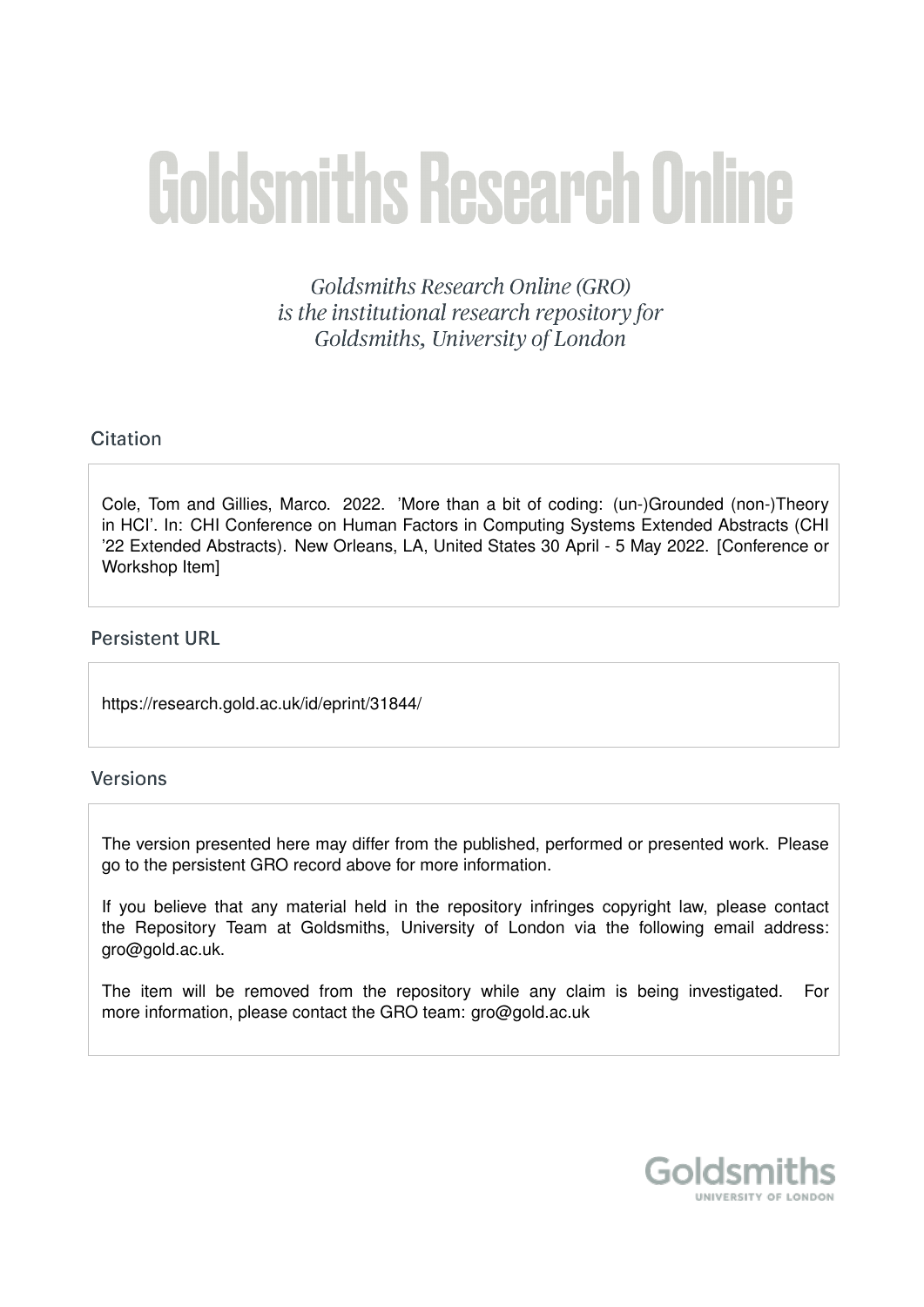# More than a bit of coding: (un-)Grounded (non-)Theory in HCI

Tom Cole Goldsmiths, University of London London, UK t.cole@gold.ac.uk

### Abstract

Grounded Theory Methodology (GTM) is a powerful way to develop theories where there is little existing research using a flexible but rigorous empirically-based approach. Although it originates from the fields of social and health sciences, it is a field-agnostic methodology that can be used in any discipline. However, it tends to be misunderstood by researchers within HCI. This paper sets out to explain what GTM is, how it can be useful to HCI researchers, and examples of how it has been misapplied. There is an overview of the decades of methodological debate that surrounds GTM, why it's important to be aware of this debate, and how GTM differs from other, better understood, qualitative methodologies. It is hoped the reader is left with a greater understanding of GTM, and better able to judge the results of research which claims to use GTM, but often does not.

### CCS Concepts

• Human-centered computing  $\rightarrow$  HCI theory, concepts and models.

### Keywords

grounded theory, research methods

### ACM Reference Format:

Tom Cole and Marco Gillies. 2022. More than a bit of coding: (un-)Grounded (non-)Theory in HCI. In CHI Conference on Human Factors in Computing Systems Extended Abstracts (CHI '22 Extended Abstracts), April 29-May 5, 2022, New Orleans, LA, USA. ACM, New York, NY, USA, [11](#page-11-0) pages. [https:](https://doi.org/10.1145/3491101.3516392) [//doi.org/10.1145/3491101.3516392](https://doi.org/10.1145/3491101.3516392)

### 1 Introduction

Grounded Theory Methodology (GTM) is a powerful way to develop theories in domains where there are obvious opportunities to contribute in the form of carefully developed explanatory conceptual theories. Nascent areas of academia stand to particularly benefit from this approach, and the results of grounded theory can serve as fantastic platforms for further discussion and research.

GTM is particularly useful at encouraging novel exploratory theories in a domain. As technology advances ever quicker, the range of contexts where technology is used and touches upon our lives diversifies, and the ways in which we research these relationships increases even faster, there is a greater need to make

CHI '22 Extended Abstracts, April 29-May 5, 2022, New Orleans, LA, USA

© 2022 Copyright held by the owner/author(s).

ACM ISBN 978-1-4503-9156-6/22/04.

<https://doi.org/10.1145/3491101.3516392>

Marco Gillies Goldsmiths, University of London

> London, UK m.gillies@gold.ac.uk

use of exploratory methodologies like GTM for generating novel theories from within the field with which to unlock new levels of understanding of our relationship(s) with technology. As such, the method has a lot to offer the field of HCI and it is important that the method is well-understood and used effectively.

GTM originates from the fields of sociology and health care that in recent years it has gained a degree of recognition and 'use' in the overlapping fields of HCI and Game Studies. However, 'Grounded Theory' as a label does not represent a single universally agreed on methodology, and the fragmented way it can be interpreted and deployed has caused confusion and controversy [\[8,](#page-10-0) [10,](#page-10-1) [21\]](#page-11-1). GTM is often treated as a single, agreed set of methodologies and principles — glossing over nearly 50 years of heated and rigorous academic debate in the process. Even more worrying, many researchers state that they have used grounded theory in their research when they very clearly have not. This presents major problems when assessing the contributions of research and how results (in this case it should be theories) have been arrived at. It is imperative that if a researcher claims they have used a certain research method or carried out certain tests with the data that they have actually done so. This is no less important in qualitative work than it is in quantitative work involving statistical methods [\[39\]](#page-11-2). It's equally important that reviewers are conscious of the factors that must be taken into consideration when a project claims to have used GTM.

This article aims to provide an introduction to GTM for HCI researchers who are interested in using, or are reviewing works, that claim to use qualitative research methods. It explains why it is important to include a clear indication of what variant/interpretation of GTM is being used and explores some of the philosophical differences between the major schools within GTM. Readers will then be better able to evaluate the merits of projects that claim to use a 'grounded theory' approach. Unfortunately, many claim use of GTM inaccurately and do not show a real understanding of GTM, its variants, its rich tradition and how this impacts their results, conclusions and how their work is received by others. What follows therefore takes the form of a methodological explanation, a brief literature review of grounded theory, with a set of suggested steps for embarking on a grounded theory project, and a list of points where GTM is often deployed incorrectly.

We start with an overview of the major variants of Grounded Theory Methodology (GTM), the elements they share and how the implementations differ. There will not be a debate around the merits of the different interpretations of the methodology directly, but rather the differences will be presented openly so that the reader is better able to evaluate the relative merits for themselves. It is hoped that the reader is left with a deeper understanding of why certain approaches are more appropriate for some projects than others. We then give an outline of an example GTM project, and

Permission to make digital or hard copies of part or all of this work for personal or classroom use is granted without fee provided that copies are not made or distributed for profit or commercial advantage and that copies bear this notice and the full citation on the first page. Copyrights for third-party components of this work must be honored. For all other uses, contact the owner/author(s).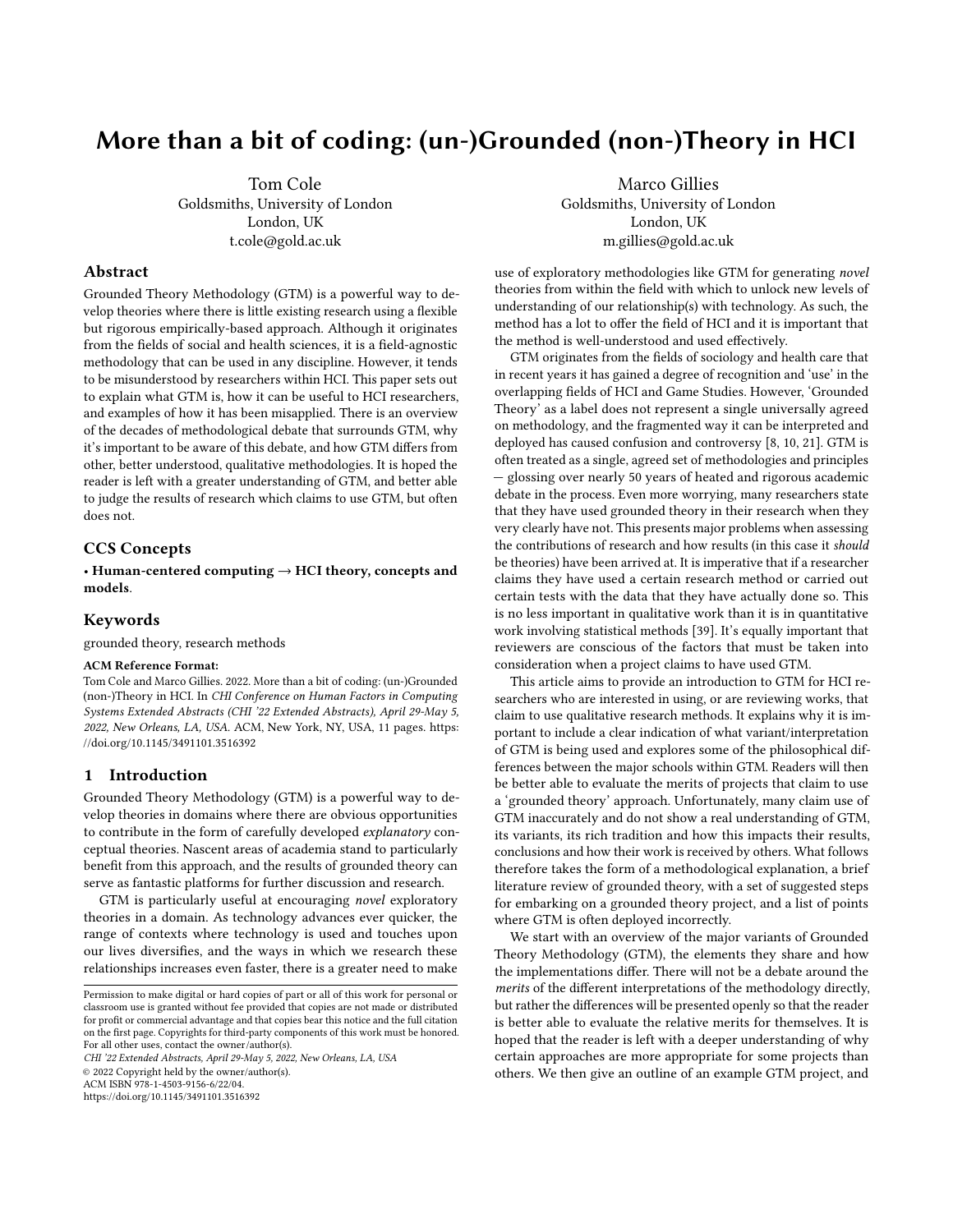analyse the most common errors and pitfalls of projects where grounded theory is claimed, but not used properly.

The contribution of this work is four-fold:

- (1) Raising awareness of the potential of a qualitative research methodology that is powerful and of great utility to the field of HCI, that is well-established in other fields but less known and often misunderstood within HCI.
- (2) Providing an introduction for researchers, students and reviewers who wish to evaluate whether this is an appropriate research methodology for their project.
- (3) Clarify why it is important that researchers understand the method, the steps and rigour required and make an informed and conscious decision on their methodology before embarking upon a grounded theory project. Also, why reviewers should demand this be made clear in a study that claims grounded theory as its methodology.
- (4) Making clear the distinction between GTM and other qualitative data analysis methodologies — particularly thematic analysis.

This article is born of frustration. In the primary author's experience, as a grounded theorist working within HCI, they have frequently encountered reviews where it's clear that the reviewer does not have the knowledge and experience of GTM that they claim to. Ironically, this includes the paper you are reading right now. Not only this, but there is a tendency to view all qualitative research methodologies as more-or-less the same, and not deserving of the respect or attention to detail of execution that is more often afforded to quantitative work. For example, the primary author has had thematic analysis referred to as 'grounded theory lite' in the course of several informal conversations with researchers from HCI and other fields. This conflation arises from the usage in both methods of coding strategies. However, to claim grounded theory as your research methodology because you've used some coding strategy makes no more sense than to claim you 'did science' because you mixed some chemicals together.

Ultimately, we hope to impress upon the reader how much GTM has to offer, that it is far more than just applying 'codes' to some data, and provide a primer for those interested in using GTM in HCI research.

## 2 Brief Description of Grounded Theory Methodology

Grounded Theory Methodology (GTM) is a qualitative research methodology. It is a set of tools and techniques for rigorously collecting and analysing data in an area of interest, resulting in a novel theory that explains one or more processes and/or phenomena in that domain. Using these techniques means that the theory is 'grounded' in the data — hence the name. GTM provides a framework to guide planning a research project, carrying out the research and writing up the results.

Small amounts of data are collected at first and then analysed by applying codes that explain or briefly describe what is happening in a section of the data. Doing so 'breaks up' the data into chunks to be manipulated and analysed. These codes are compared to each other, and a theory or thought is constructed about what is happening in the data. These early codes and thoughts inform future data

collection and analysis. The process of data collection, analysis, and directed further data collection is iterative and continues until a strong theory is produced that explains what is happening in the data.

The idea of grounded theory is that the researcher keeps an open mind and stays flexible and reflexive in relation to potential theory generated by the analysis and 'what they feel the data is saying'. It is a powerful way to generate novel insight on an area, and therefore is useful where there is little research to relate to in a nascent field, but also when looking to make a novel contribution to a well-established body of literature.

There are, broadly, three main schools of thought regarding the implementation of GTM — Classic/Glaserian, Straussian, and Constructivist. Despite the differences and heated methodological debate that has taken place from GTM's creation 1967 and still continues today, all variations of GTM share a common set of principles and tools:

- Production of a theory: What distinguishes GTM from other methodologies is that its product is a theory which explains what is happening in a domain, and not a categorical or detailed description of the domain.
- Coding: The practice of applying labels to parts of the data (be this words, sentences or paragraphs in a transcript, areas of an image, time points in a film etc.) with words that describe what is happening in that section (often using gerunds to emphasise the process present [\[11\]](#page-10-2)). Coding takes place at several stages of the investigation, but all GTM projects begin with initial or 'open' coding, with various strategies for intermediate, or 'focused', coding later on. Earlier stages attempt to 'fracture' data into parts to be manipulated and worked with. Later stages of coding reconnect these pieces into meaningful complexes as categories and (later) concepts.
- Simultaneous data collection and analysis: The parallel and iterative processes of collection and analysis of data. Unlike conventional research thinking (where data is collected and then analysed), grounded theory encourages instant analysis of any data collected — which informs further data collection. In this sense, rather than the data posing a question and analysis providing an answer, during GTM collection and analysis of the data are deeply entwined in an on-going conversation.
- Theoretical sampling: The act of iteratively seeking data which will challenge, enrich, or reinforce the **concepts** being developed or produced, according to the theoretical ideas currently being produced. New data is not led by a need to represent diversity amongst participants or data sources, but to fully flesh-out and challenge a developing category or concept in the theory.
- Memoing: The production of theoretical ideas and musings about the nature of the codes being produced and the data being collected. Thoughts and ideas that arise during collection and analysis are noted and expanded upon through writing. Eventually these memos will help form the basis of an emerging theory.
- Constant Comparison: The ongoing of comparing codes with codes, categories with categories, codes with categories,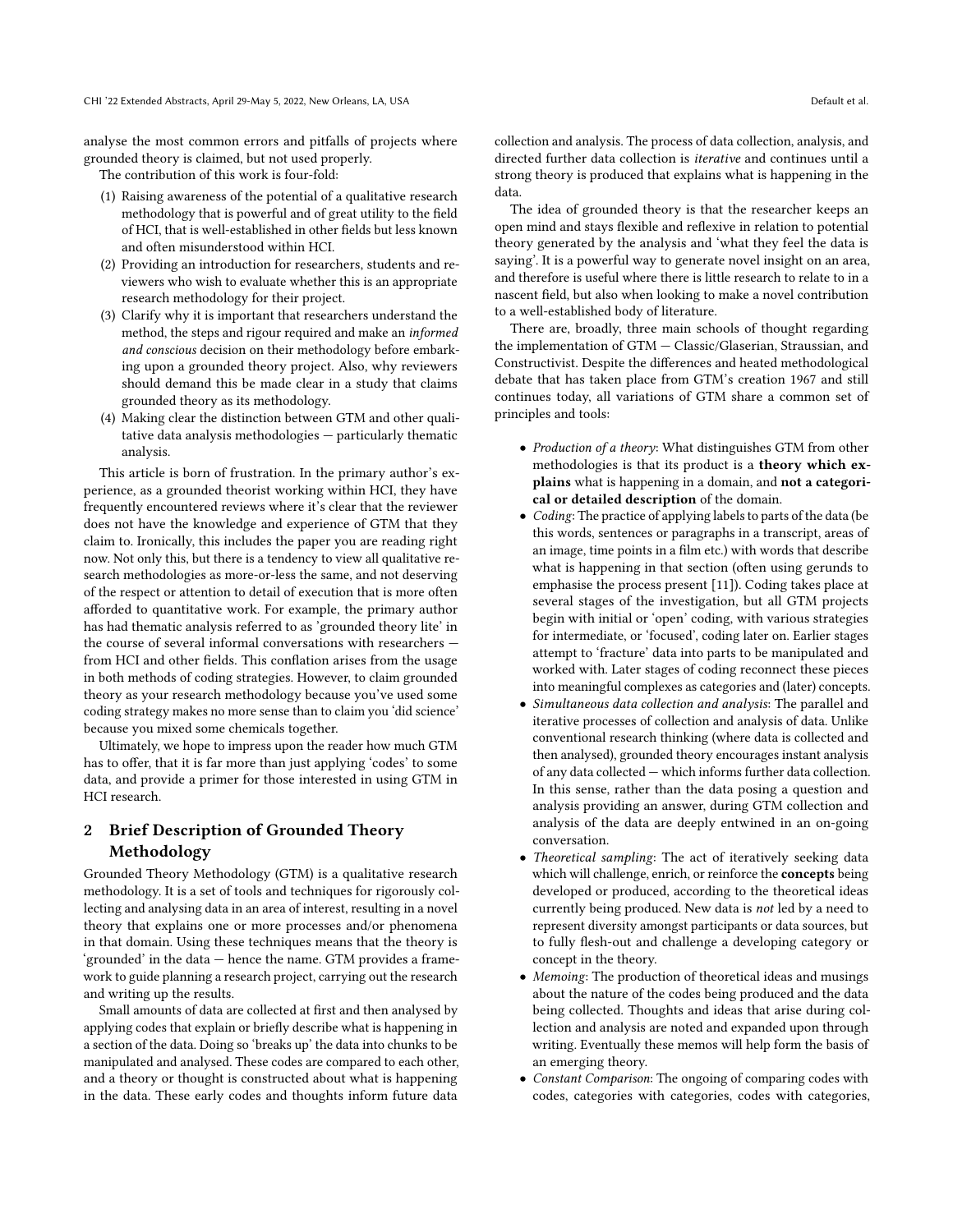memos with codes and categories etc. as the project progresses through multiple rounds of data collection and analysis. This is the core process that leads to the creative and interpretive connections that lead to theory generation. A method for this can be writing codes/memos/categories on post-its and moving them around a whiteboard/wall, or using a software program to achieve something similar.

- Theoretical Sensitivity: This refers to the ability of the researcher to sense 'what is going on?' in the data as they become more immersed in it and work with it throughout the course of a project. A researcher's sensitivity depends on themselves as an individual and how much self-insight they possess, on their intellectual history to date, and their ability to keep an open mind as they work with the data at hand.
- Theoretical Saturation: The point at which new data collected from the domain isn't adding anything further to the properties of categories or concepts that have occurred during analysis. This is not the same as 'there is nothing new in the data'. Data collection always reveals new insights and ideas, but during the course of a GTM project it may not add anything which challenges or enhances the developing theory.
- Theoretical Integration: In the final stages of a GTM project the researcher will integrate all the parts of the developing theory into one cohesive whole, whilst also drawing on elements of extant theory. This aids in adding explanatory power to the novel theory, and in situating it in relation to the wider body of knowledge.

### 3 History of GTM

### 3.1 Origins

The term 'Grounded Theory' was coined by Barney Glaser and Anselm Strauss (in 'Discovery of Grounded Theory' [\[26\]](#page-11-3)) to describe the new methods they created to use in their study of palliative healthcare [\[28\]](#page-11-4). They produced it at a time when quantitative, empirical methodologies were dominant in the Social Sciences over exploratory, qualitative methodologies. Glaser and Strauss argued that other qualitative methodologies at the time tended to rely on a somewhat restrictive set of 'grand' theoretical traditions (e.g. Marxist analysis or psychoanalytic analysis) which were not always appropriate or useful. They felt that many social scientists were preoccupied with testing and applying other people's theories, and not doing enough work to build new theoretical insight in the field of the social sciences [\[20\]](#page-11-5). At the same time the qualitative methods and practices available were viewed as lacking discipline and cohesion, resulting in weak, less meaningful results. Glaser and Strauss therefore sought to provide a degree of empiricism and transparent rigour to the production of high-quality qualitative theoretical results, without feeling the need to fully yield to prevailing positivist values at the time.

Initially the primary method was referred to as 'constant comparison' [\[26\]](#page-11-3), but progressive developments yielded a full research methodology. Constant comparison's main aim was to identify conceptual themes or categories within data relating to a substantive domain of study, such that those concepts can be employed in the

production of a novel theory about the primary concern within that domain. A set of clear and transparent methods were devised to lend rigour and transparency to the process of theory generation.

### 3.2 A difference of opinion — Glaser and Strauss

The original 'Discovery' text [\[26\]](#page-11-3) had areas that were vague and caused confusion. For example — Glaser and Strauss had assumed that most readers would understand what was meant by 'coding', and its place in the GTM framework. Glaser wrote a series of shorter instructional texts (most notably *Theoretical Sensitivity*[\[20\]](#page-11-5)) in response to these criticisms. A number of years after his work with Glaser, Strauss worked with Juliet Corbin to write Basics of Qualitative Research [\[37\]](#page-11-6). Basics of Qualitative Research summarised this prior work in the constant comparative method and grounded theory methodology, and presented it as a more accessible guidebook on GTM. The purported readability and greater availability of the various editions of this work has placed this guide at the forefront of many researcher's initial attempts to use GTM, and is often the only source consulted (closely followed by Charmaz [\[11\]](#page-10-2)).

However, Glaser is highly critical of his co-originator's interpretation of the methodology, to the extent that he claims that the methods described in 'Basics of Qualitative Research' were not grounded theory at all, but another form of qualitative data analysis. His particular concerns were with what he termed a 'worrisome concern with accuracy and detail', and over what he perceived as a high risk of 'forcing' categories onto the data, as opposed to allowing codes and categories to arise from the ground up from the analysis of the data. He wrote the rather polemic Basics of Grounded Theory: Emergence vs. Forcing [\[21\]](#page-11-1) specifically as a rebuttal to Strauss and Corbin. Interestingly, Strauss never ever engaged in debate with Glaser, and never replied to him. The acrimony was entirely one-sided from Glaser's side.

After Strauss's death, Corbin alone continued to update and publish new editions of 'Basics of Qualitative Research' (2nd: 1998, 3rd: 2008, 4th:2015), which maintained the divergence from the original texts [\[20,](#page-11-5) [26\]](#page-11-3), and Glaser has continued to argue that it is not grounded theory as described in 'Discovery'. Over time, these approaches have come to be commonly referred to as 'Straussian', and 'Glaserian' (or 'Classic' Grounded Theory, as Barney Glaser and his followers refer to it themselves.)

### 3.3 The 'Constructivist Turn'

In the late 90s and early 2000s Kathy Charmaz, responding to concerns in some circles about the treatment of participants and the perceived positivism in GTM, wrote about how a more constructivist mindset should be brought to the methods of GTM [\[10\]](#page-10-1). Charmaz and others were concerned that GTM presented as an overly positivist methodology. Their contention was that codes, categories and theory do not 'emerge' from the data as if they were always present, waiting to be 'discovered' (as Glaser asserts), but are coconstructed by the researcher and participant in the process of data collection (often by interview) and analysis [\[36\]](#page-11-7). This implicitly suggests that the role of the researcher in the production of data needs to be acknowledged and the researcher's prejudices, views and intellectual history taken into account during the analysis.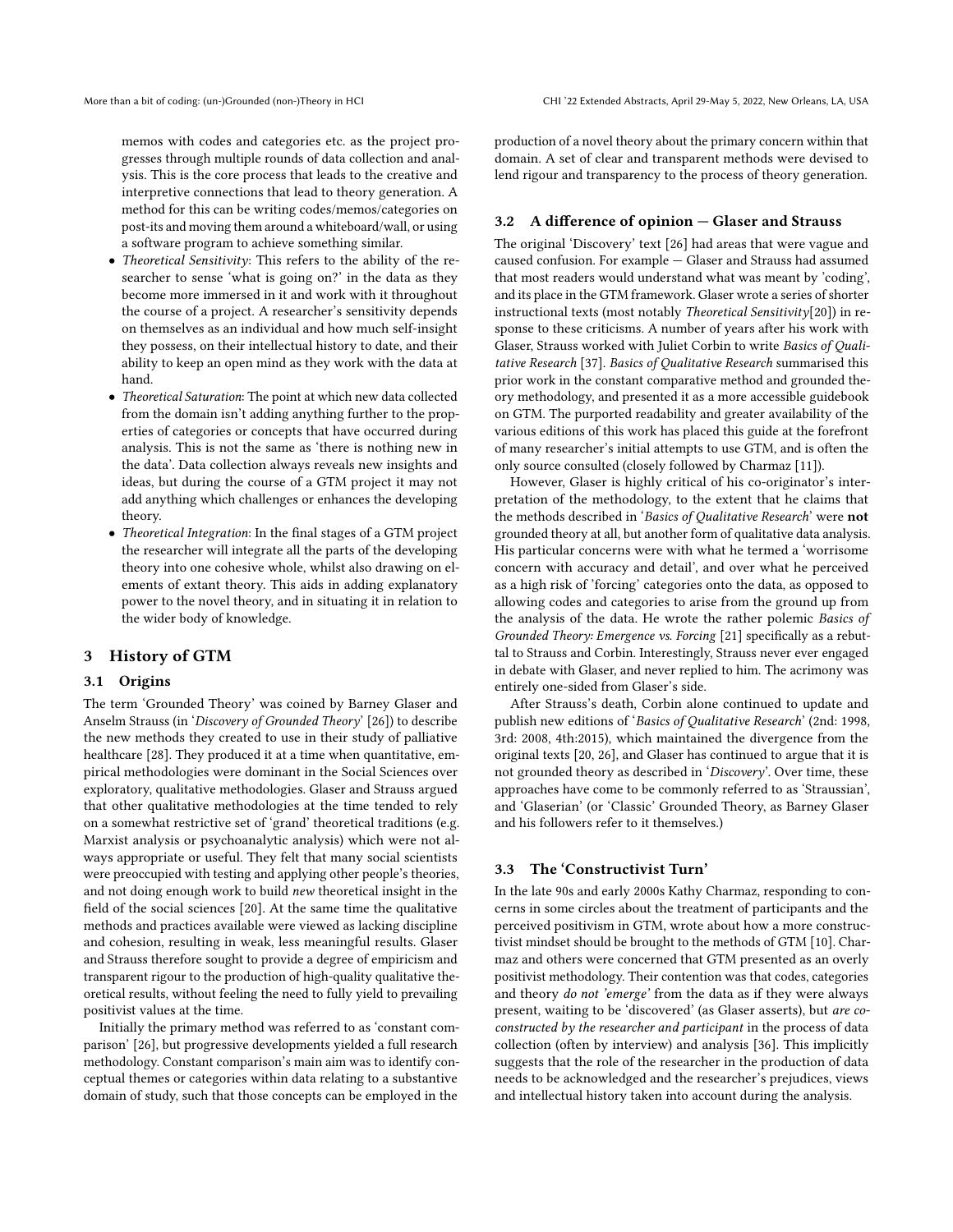Glaser's response was to assert that GTM has no inherent need to be constructivist in its approach, that the constructivist turn was pointless and a distraction away from the true nature of GTM. The views and thoughts of the researcher are 'simply another variable' — an extra piece of data, to be considered in the analysis with other data [\[24\]](#page-11-8), according to the Glaser dictum that "all is data" [\[23\]](#page-11-9).

At the time of writing, Glaser continues to promote 'Classic' Grounded Theory, and Charmaz continues to promote the constructivistoriented variant of GTM [\[11\]](#page-10-2). Others such as Clarke have extended GTM to produce other constructivist, and more sociology-focused, qualitative methodologies such as Situational Analysis [\[14\]](#page-10-3). Juliet Corbin, who continues to edit the foundational volume that she co-wrote with Anselm Strauss [\[15\]](#page-10-4) has progressively become more constructivist in her outlook in more recent editions.

### 4 Variations of GTM

### 4.1 Glaser/Classic Grounded Theory (G-GTM)

Glaser's Classic Grounded Theory Methodology (G-GTM) is quite radical. He states that the process should be as inductive as possible, and as such the researcher should initially avoid literature with direct relevance to the domain of interest (a broad literature review is fine and encouraged), avoid setting out a research question too early, and avoid using rigid practices or methods to code raw data. This is so that the researcher's creative insight isn't narrowed prematurely, and so that codes and categories aren't 'forced' on the data and so that original and novel insights can be made. 'Forcing of the data' is Glaser's phrase for applying extant pre-existing codes and categories to the data, rather than allowing codes and categories to emerge from the data during the analysis. For this reason, G-GTM practitioners are strongly opposed to a pre-research literature review.

Importantly, G-GTM is not intended to be a methodology exclusive to sociology or a specific tradition within qualitative research, but a general purpose methodology for the production of theory in any substantive domain [\[29\]](#page-11-10). Other variants tend to assume practitioners operate within the social sciences, and therefore ascribe to a philosophical position that underpins their exposition of GTM. For example, Charmaz has included material covering this since the first edition of her textbook [\[11\]](#page-10-2) and Corbin has included a chapter on philosophical considerations underpinning the research from the 3rd edition of her textbook onwards [\[15\]](#page-10-4). Glaser feels that this is unnecessary, and a distraction from the 'doing' of Grounded Theory.

Glaser does not contend that a constant comparative coding strategy could ever yield an objective and definitive set of codes from which to build theory [\[20\]](#page-11-5). This contrasts with Strauss and Corbin, who tend to emphasize 'complete', accurate, and verifiable coding strategies around a set of pre-determined research questions as a set of methods that are fully compatible with GTM [\[37\]](#page-11-6). However, Glaser claims that Strauss isn't presenting a GT methodology at all, but rather a sophisticated set of tools for Qualitative Data Analysis (QDA) [\[21\]](#page-11-1). His main concerns are:

• Grounded theory is a set of methods that can be flexibly used regardless of philosophical background and of field. Glaser does not see the need for the researcher to accept a certain philosophical position in order to use GTM.

- Strauss and Corbin's emphasis on producing a detailed model as being obstructive to the real power of GT. Glaser instead insists the product of a grounded theory must be a succinct and easily expressible word or phrase that is readily understandable and has 'grab' [\[20\]](#page-11-5). For example, 'supernormalising' — where people who have previously been ill go to great efforts to show everyone that they have not only recovered, but are better than they were before the illness when they really are not (this was the core concept from Kathy Charmaz's PhD thesis, which was co-supervised by Glaser [\[13\]](#page-10-5)).
- Glaser thinks Strauss and Corbin should not concern themselves with 'worrisome accuracy' [\[21,](#page-11-1) [24\]](#page-11-8) and transcribe interviews. Instead they should only take brief field notes of observations and thoughts during the interview for later contemplation.
- Glaser advocates delaying a focused literature review, and insists that the researcher must enter that domain with as little fore-knowledge of it as possible. To possess extensive knowledge of the domain 'pollutes the mind' of any researcher, reduces or removes the chances of novel theory being produced and results in the unconscious 'forcing of data' i.e. a top-down application of codes to data that does not really warrant it, rather than allowing codes and categories to arise inductively from the 'bottom-up' [\[20–](#page-11-5)[22\]](#page-11-11). A broad literature review is acceptable however, since this sensitises the researcher to a wide array of concepts which would increase their theoretical sensitivity (sensitivity to relevant emerging theory and concepts).
- Glaser gives primacy to the autonomy of the researcher, who usually works alone. He views the need for 'verification' as a dangerous restriction on the creativity of the researcher and their sensitivity to the emergent theory from the data.

The end goal in G-GTM is the *discovery* (rather than production/construction) of a concise conceptual hypothesis relating to the primary independent variable present in the domain being studied [\[20\]](#page-11-5). To this end Glaser advocates early conceptual abstraction, and criticizes S-GTM (and other similar variants by extension) for being overly concerned with accurate and detailed description, and model building. For Glaser the process of conceptual coding rests on the 'sensitivities' of the researcher and should lead almost immediately to conceptual theorization about the domain rather than 'objective' model building within the domain data (for Glaser, categorising codes is not enough to constitute a theory — whereas it could be for Strauss).

How these 'sensitivities' can be said to apply within an allegedly 'objectivist' and, ostensibly, inductive discovery of a theory is an ongoing point of debate (e.g. [\[30\]](#page-11-12)).

### 4.2 Strauss (S-GTM)

Unlike Glaser's claim to philosophical-neutrality, Strauss explicitly acknowledged the heavy influence of symbolic interactionism and pragmatism on his interpretation of grounded theory. As well as a philosophical difference of opinion, they parted ways on several points of procedure.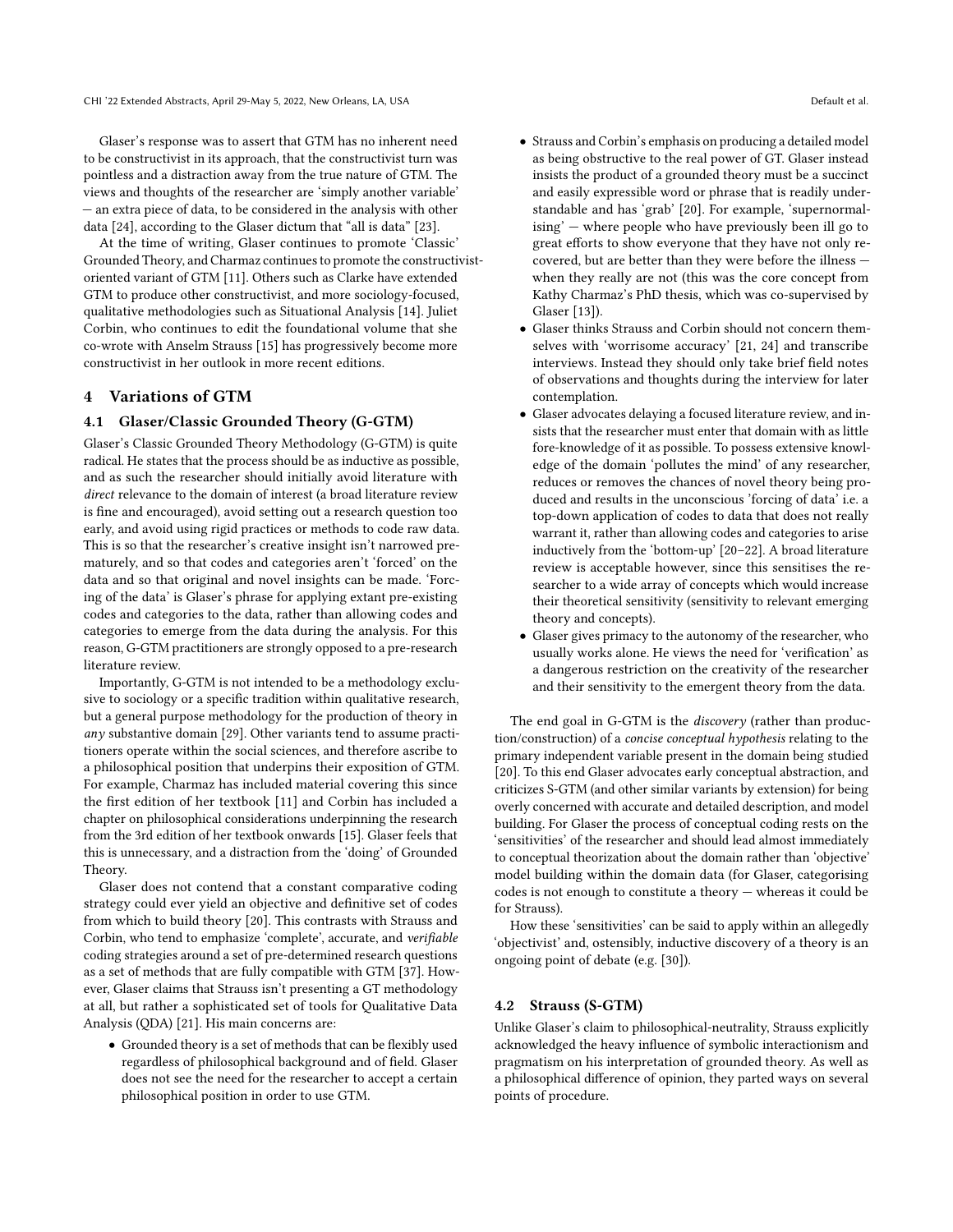Strauss and Corbin advocated full-transcription of interviews and detailed notes of interactions for later reference so that no detail of an encounter was lost to faded memory. Similarly, in contrast to the emphasis on abstraction and conceptualisation of Glaser's interpretation, Strauss and Corbin encouraged the construction of a detailed, accurate and verifiable model of categories and concepts. In S-GTM there is no real need to reach a single abstract core concept - a set of *related* categories that together offer an explanation for the patterns in the data counts as theory. Earlier editions advocated for axial coding — where the researcher attempts to align codes and categories along a single line continuum in order to bring some structure to the analysis. However, this was deprecated from the 3rd edition onwards.

Strauss and Corbin also advocated a literature review prior to investigation so that the domain of inquiry could be accurately identified, research questions formulated and so that successful proposals for funding and grants can be written. S-GTM advocates spending a significant amount of time researching and formulating the exact research question(s) that the researcher wishes to answer, and presents a number of conceptual questions the researcher might ask of the data in order to ensure that the researcher gains a relatively complete (and therefore detailed), verifiable model of the social processes employed by domain actors. A more detailed and focused literature review should be left till later to help relate the theory to other works within the field. It is worth noting that whilst earlier versions of S-GTM, by the nature of their emphasis on producing a detailed and complete model of the domain, lean more towards the positivist position, Corbin's views and recommendations in later editions have progressively moved towards those of constructivists such as Charmaz and Clarke.

### 4.3 Charmaz/Constructivist (C-GTM)

Glaser's insistence on the validity and utility of the inductive creation of generalized, abstract, conceptual (but still substantive) theory from data, has drawn substantial criticism. Charmaz deals with the supposed criticism that GTM is apparently objective or positivist by stating that knowledge is neither produced out of nothing, nor discovered — instead the researcher co-creates meaning within the domain they are studying [\[10,](#page-10-1) [11,](#page-10-2) [36\]](#page-11-7). Methods and results, therefore, should not only reflect the stories of the actors concerned but also be mindful of the values and stories the researcher themselves bring to their interpretation of that data. This is despite Glaser emphasising the creativity and autonomy of the individual researcher, and that this is something they should be aware of and preserve at all costs.

Similar to Strauss, Charmaz does not advocate strategies for isolating the researcher from pre-existing theory as Glaser does [\[20,](#page-11-5) [21\]](#page-11-1), but rather proposes that a researcher use their knowledge of possible relationships between the actors in the research process to develop conceptually rich narratives which are important to both researcher and subjects. Similar to Strauss she prefers detailed analysis of carefully recorded interactions (usually transcriptions of recordings) between the researcher and their respondents to accurately represent the interactive research process (compare this to Glaser, who refutes recording or transcribing interviews and instead depends on brief field notes).

In keeping with his own dictum of "all is data", Glaser sees the views and values of the researcher as simply another kind of data to be analysed [\[23\]](#page-11-9). Whilst Glaser sees any concern with accuracy or verifiability as being unnecessarily restrictive, many see G-GTM's failure to fully address the role the researcher and their background plays in collection and interpretation of data, as well as the 'smash and grab' approach to data collection and potentially dismissive attitude to interviewees, as too great to ignore [\[36\]](#page-11-7). Glaser sees the advent of C-GTM as unnecessary [\[24\]](#page-11-8), although it has been observed that the challenge presented by Charmaz is never really addressed by Glaser [\[7\]](#page-10-6).

### 4.4 Summary of the differences between the variants

Table [1](#page-6-0) presents a summary of the differences between these three main variants — some of which can be quite subtle. This table does not offer a definitive rendition of each, but rather is presented to illustrate how the relative differences between the variants can be understood, and help the reader choose the approach that is most appropriate for a potential research project.

We hope this also makes it clear how it is not enough to cite a single 'classic text' of GTM (e.g. [\[11,](#page-10-2) [15,](#page-10-4) [20,](#page-11-5) [26\]](#page-11-3)) in the methods section, without qualification. The researcher must make sure they are fully informed of the method which they claim to use. They may well find themselves allying with one tradition on some points, but with another tradition on others. Even if they do not, they should make their positions and epistemological views clear. This need not be laborious and detailed, but it is important that this is made clear so that the contribution of the work can be read and appropriately assessed.

That the three GTM variants appear to disagree on important issues of concern in research practice is not to say that these approaches are all utterly irreconcilable. We suggest that the primary difference between them can be understood best in terms of the kind of result expected from the process.

- G-GTM seeks a theory in the form of an abstract and succinct hypothesis concerning the one key variable in the system which has the most effect.
- S-GTM more often attempts to construct a less-abstract theory underpinned by a detailed, multi-layered and verifiable model of how the numerous variables in the system interact.
- C-GTM produces a theoretical output which sits between the other two types while also explicitly appending observations about the imputed, implicit thoughts, hidden narratives, and contexts of the individual actors and the researcher. It is more concerned with giving an authentic 'voice' to the participants than S-GTM or G-GTM.

One key difference between the variants is that G-GTM strives for one single theoretical category that ties all the codes and categories together. In contrast, S-GTM and C-GTM recognize that there will more likely be several major themes and categories needed to give an account for what is happening within the domain of study. This variability in the conception of 'theory' has lead some commentators to take issue with the idea that GTM produces theory at all [\[38\]](#page-11-13). Such criticisms may depend upon which variant of GTM is being discussed, what one feels a theory should amount to, as well as one's understanding of the imputed epistemology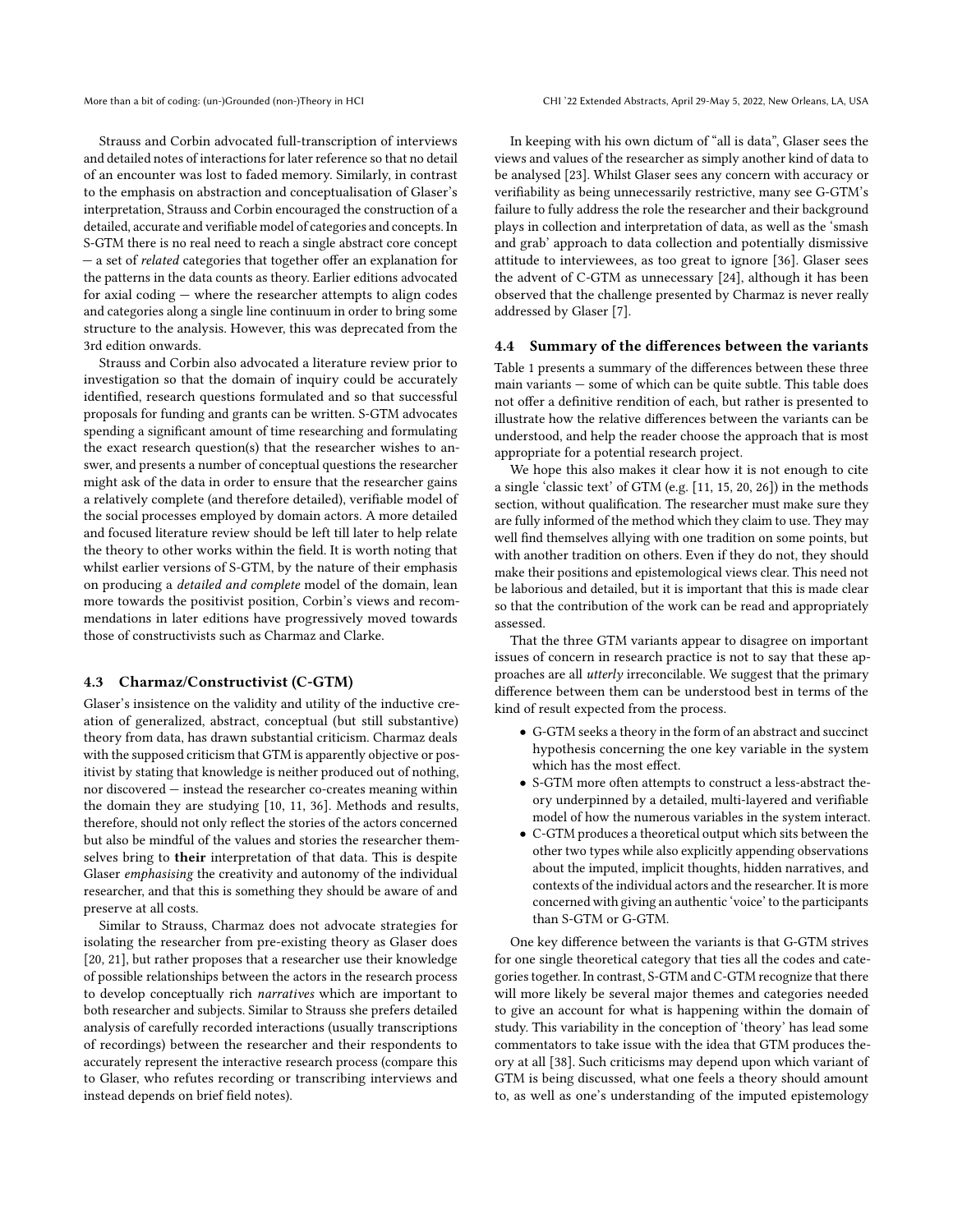<span id="page-6-0"></span>

|                                      | G-GTM                                                                                                                                                       | S-GTM                                                                                                                                                      | C-GTM                                                                                                                                                     |
|--------------------------------------|-------------------------------------------------------------------------------------------------------------------------------------------------------------|------------------------------------------------------------------------------------------------------------------------------------------------------------|-----------------------------------------------------------------------------------------------------------------------------------------------------------|
| Position                             | <b>Philosophical</b> More positivist                                                                                                                        | Earlier editions ('90,<br>'98)- more<br>objectivist.<br>Later editions ('08,<br>'15) - more<br>constructivist                                              | Constructivist                                                                                                                                            |
| Data<br>collection                   | Selective (only field<br>notes)<br><b>Explicitly against</b><br>detailed<br>observation                                                                     | Accurate (Full<br>transcription)                                                                                                                           | Accurate (Full<br>transcription)                                                                                                                          |
| Primary<br>source of<br>Data         | "All is data", but still<br>mainly interviews.                                                                                                              | Interviews and other<br>written data                                                                                                                       | Interviews mainly,<br>but other data can<br>be used.                                                                                                      |
| Status of<br>researcher              | Researcher as<br>'objective analyst'.<br>Can analyse self as<br>another 'variable'.                                                                         | Variable according<br>to philosophical<br>position.<br>Must be<br>self-reflective.                                                                         | Co-constructor of<br>data.Constant need<br>for self-reflexivity.<br>Explicitly<br>concerned over<br>role of<br>researcher's<br>interpretation of<br>data. |
| <b>Broad</b><br>literature<br>review | Good for 'theoretical<br>sensitivity'                                                                                                                       | Essential to identify<br>research question<br>and sensitise<br>researcher                                                                                  | Necessary for<br>sensitisation to<br>subtleties in data<br>and participants                                                                               |
| Focused<br>literature<br>review      | Avoid until after<br>theoretical<br>saturation (to avoid<br>bias).<br>Post-saturation,<br>useful for write-up,<br>context and<br>integration with<br>field. | Delay till later to<br>help contextualise<br>theory                                                                                                        | Necessary to be<br>sensitised to<br>subtleties in data<br>and participants<br>More substantial<br>later on to<br>contextualise theory                     |
| Research<br>question                 | Undefined at start.<br>Only approximate<br>area of interest to be<br>decided.<br>Question arises from<br>intial data analysis                               | Well-defined before<br>research                                                                                                                            | Approximate before<br>research<br>Subject to<br>modification during<br>project                                                                            |
| Variations<br>in coding<br>strategy  | (extant) 'theoretical'<br>coding optional.Line-<br>by-line open coding<br>encouraged<br>Simpler, more<br>straight forward                                   | Axial coding to<br>assist in discovery of<br>core category<br>(NB: Axial coding<br>deprecated from 3rd<br>edition onwards)<br>More complex and<br>detailed | Axial coding<br>optional (caveats<br>apply)<br>Line-by-line open<br>coding strongly<br>encouraged<br>Simpler, more<br>straight forward                    |
| Desired<br>result                    | Simple explanatory<br>theory around a core<br>concept that<br>underpins<br>process(es) observed<br>in data                                                  | Detailed model of<br>categories and codes<br>around core/axial<br>concepts.                                                                                | Powerful core<br>concept(s) that<br>explains/underpins<br>participants stories.                                                                           |
| Main<br>quality<br>concerns          | Fit<br>Explanatory power<br>Relevance to domain<br>Adaptability to<br>similar/other areas                                                                   | Model fit to data<br>Verifiability<br>Completeness                                                                                                         | Fit<br>Explanatory power<br>Conveying peoples'<br>stories.<br>Confirmation of<br>utility by<br>participants                                               |
| Key<br>Question                      | "Is this concept useful<br>for explaining the<br>patterns we see in the<br>domain?"                                                                         | "Is this conceptual<br>model accurate,<br>complete and<br>correct?"                                                                                        | "Does this concept<br>explain and convey<br>what people have<br>said and/or feel?"                                                                        |

Table 1: Summary of differences in GTM variations

proposed by the three main variants of the methodology. There is evidently room within GTM to account for a number of different perspectives.

Glaser regards these differences to be of critical importance. Any variant which prioritises data accuracy or verification over conceptualization, and any clear promotion of researcher sensitivities or biases over the inductive construction of theory from domain data, is deemed by him to be a re-modelling of the methodology to the point that such new versions are no longer GTM, but rather a form of Qualitative Data Analysis (QDA) which mis-appropriates the jargon of GTM [\[21,](#page-11-1) [24,](#page-11-8) [25\]](#page-11-14). Glaser's focus is on keeping the process of GTM 'purely inductive', and maintaining researcher autonomy and creativity so as to give maximum chance for novel theory to arise from the GTM process. The philosophical challenge to pure induction is long standing and most modern thinkers recognize that knowledge cannot reliably be formed inductively from data. Therefore, it must be constructed, in some respects by the researcher's own engagement with the data they collect and analyse. At the very least it seems that many researchers acknowledge that the process is an abductive [\[11\]](#page-10-2) interplay between the data and the researcher's 'sensitivities' rather than purely an inductive, mechanistic, 'discovery' of the theoretical 'truth' by a tabula rasa researcher.

This suggests that the methodology according to Glaser is **not**, and never was, pure positivist objectivism and the accusation that it is, is more likely to constitute an argument against the more detailed verificationist approach of Strauss [\[21\]](#page-11-1). In this sense then, the approaches of Glaser and Charmaz could be said to be closer to each other than either of them are to Strauss and Corbin — even if they may not wish to admit this!

### 5 Erroneous Claims and Misuse of GTM

Although it lay in obscurity for the first 20 years or so of its existence, since the 1990s GTM has increased in popularity to the point where it is considered by many to be the most popular qualitative research method amongst the social sciences — 'fashionable', even [\[5,](#page-10-7) [8\]](#page-10-0). Indeed, a search for the term "grounded theory" in CHI proceedings shows the number of papers citing the use of grounded theory in their analysis has approximately doubled in the last 10 years [\[1\]](#page-10-8). However, its new found popularity within HCI is a double-edged sword. The increased use of the methodology has not brought with it the same level of awareness of it's history, the important debates that surround it, and how to make use of it with rigour and accuracy. Subsequently, GTM is still, not without reason, treated with caution from many areas of academia and yet not taken seriously enough from others [\[8\]](#page-10-0).

Many qualitative research methods use some of the same tools that grounded theory does — such as coding, categorisation and comparison of codes. This has led many to assume that all that is required for a study to be labelled a grounded theory is to apply some codes to some data (often interview transcripts). Coding, comparison and categorisation are incredibly useful tools, but if they are used to identify themes in the data  $-$  that is thematic analysis. If they are used to produce a taxonomy or model (as opposed to an explanatory theory) — then that is another form of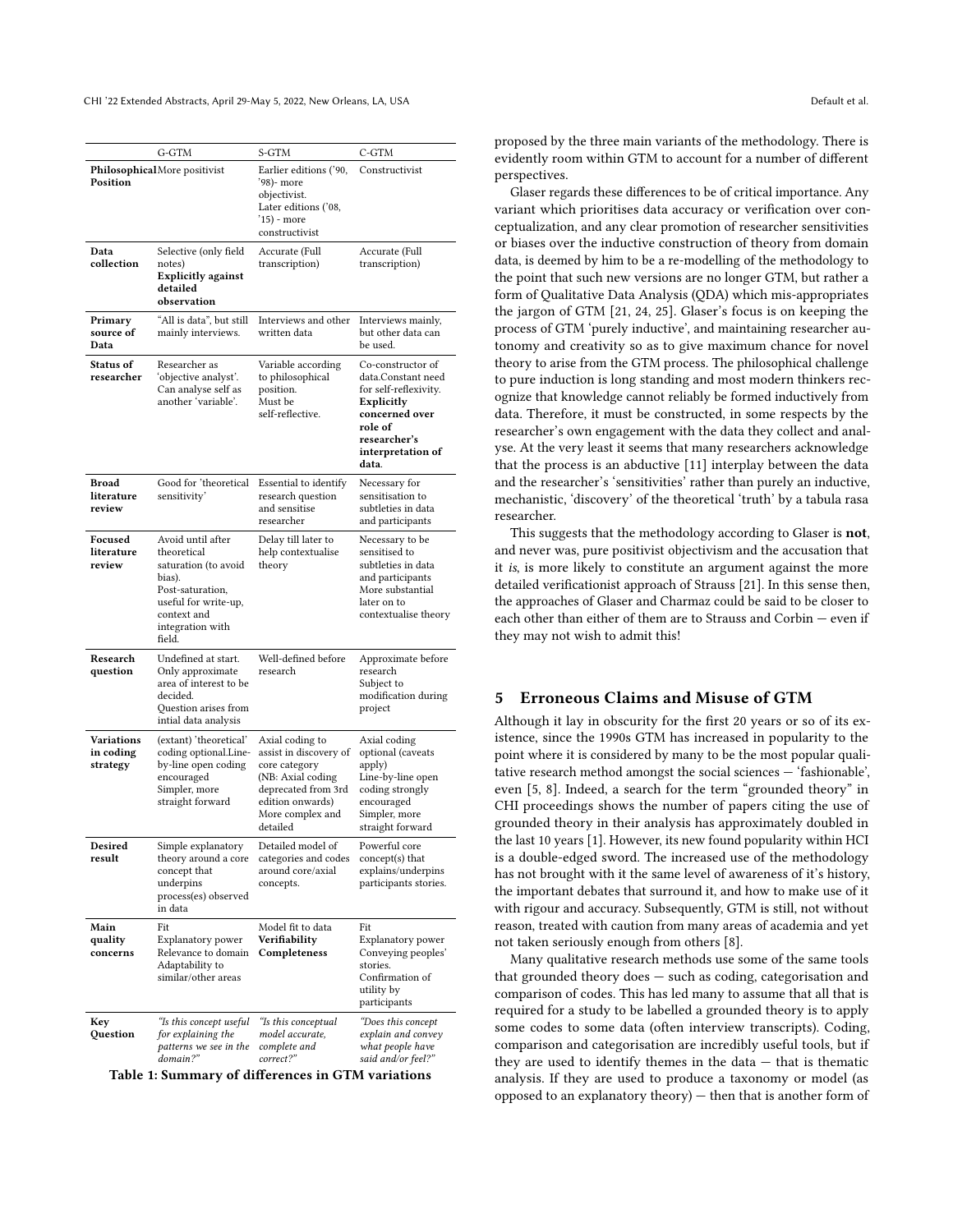qualitative data analysis, but it is not a grounded theory project either in practice, nor in the results.

GTM is often held to be an inductive or abductive process, depending on which school of GTM is adhered to. Glaser and Classic Grounded Theorists would say GTM is inductive, whereas Straussian and Constructivist Grounded Theorists would assert GTM is an abductive process. Indeed, this is the first of many areas of debate amongst grounded theorists.

In our experience, many papers state that GTM is inductive, without any real evidence that they understand what this position entails. Most researchers of a more 'modern' epistemological mindset, and particularly those of a constructivist position, would likely find that describing GTM as an abductive method is less problematic.

It is worth pausing to very briefly review the differences between deductive, inductive and abductive forms of logic — especially since 'abductive' logic/reasoning is seldom discussed.

- Deduction is where a specific conclusion is derived from general or universal premises which are known to be true and certain. Therefore, the conclusion is guaranteed. e.g. Socrates is a man, all men are mortal. Therefore, Socrates is mortal. Deduction is used to make predictions about the future, but is non-ampliative — that is it cannot add to current knowledge due to its strict requirements for the premises to be 100% certain in order to draw valid conclusions. If the premises are true, then the conclusions must also be true (if they are validly drawn). Deduction is truth-preserving.
- Induction is where a generalised conclusion is formed based on the observation of a number of specific instances. Cause and effect is observed, and a set of rules or hypotheses are generated to link the two. Inductive reasoning can be strong (if there is a lot of evidence available and the conclusion is highly probable) or weak (less evidence and probability is low). There is always an element of probability involved, and conclusions can be false even if the premises are true. A common example often given is, "All the swans I have seen are white, therefore all swans are white." This isn't true black swans do exist, although it is highly probably in most parts of the world that the next swan observed will be white, and that the observer may never see a black swan in their lifetime.

Induction is also used to make predictions about the future, and is ampliative  $-$  it **does** add to current knowledge, even if that knowledge may not be certain and true (as in deduction), 'merely' likely or probable. Induction is therefore not truthpreserving like deduction is.

Abduction is where a best or most likely explanation for a specific situation is drawn from an incomplete set of observations. Again, probability is involved and the conclusion is likely. Abduction is often summarised as "inference to the best explanation" There could be a number of possible explanations for the set of observations, but one explanation is more likely than the others based on the (limited) information at hand. e.g. Medics use abduction to diagnose a patient. They cannot be sure they have all the correct information,

More than a bit of coding: (un-)Grounded (non-)Theory in HCI CHI '22 Extended Abstracts, April 29-May 5, 2022, New Orleans, LA, USA

and it may not even be possible, but they make an 'inference to the best explanation' given the information available when making a diagnosis.

Whilst deduction and induction work from premises through to conclusions (i.e. using the past or present to predict the future), abduction works in the reverse fashion and uses current observations to provide explanations for probable causes (i.e. using the present to explain the past). This also means that, like induction (but unlike deduction), abduction is not truthpreserving.

It is, however, up to the researcher to make clear their informed opinion of where they stand and why they have chosen a particular 'flavour' or tradition of GTM.

In researching this article we first scanned through the CHI and CHI Play proceedings for the years 2016-2021 (the last five years at time of writing) and selected papers that contained 'grounded theory', 'grounded analysis' and similar phrases in their titles or abstracts. We feel it would not be feasible to analyse every single HCI-related outlet for this paper, and so these two conferences were selected because they are two premier venues for publishing HCI-related work. We then searched the proceedings using the search term "grounded theory" (exactly, in quotes) to search for the phrase anywhere in the paper, and not just the title. This was to ensure that the work had claimed use of GTM for the paper, rather than just mentioning and/or discussing it. We downloaded a selection of these papers as they were presented in the search results. Once we had downloaded a selection of approximately 25 papers, we read through them and studied their methodology to see if they first claimed to use grounded theory in their project, and then to see if they had actually carried out grounded theory in a rigorous manner.

Many recent research studies claim to use grounded theory, but a closer read reveals that their methodology is not grounded theory, but a different form of qualitative data analysis. Seasoned commenters on grounded theory have commented on this at length [\[4,](#page-10-9) [5,](#page-10-7) [8,](#page-10-0) [21,](#page-11-1) [22,](#page-11-11) [25\]](#page-11-14) and we have also found this to be the case from our own experience. In common with these other authors, we have found that many studies purporting to be grounded theory studies have actually used a form of thematic analysis as their method (for an explanation of thematic analysis, the reader is referred to Braun and Clarke's well-known primer [\[6\]](#page-10-10)), or have simply used preliminary coding strategies whilst dispensing with subsequent stages essential to Grounded Theory.

However, just because a piece of research has claimed use of grounded theory incorrectly, does not mean that research should be discounted or have its value questioned. It simply means that they have achieved their results with something other than GTM, and that GTM is not the term they should be using to describe their methods. A call for greater clarity over language and terminology is not a call to devalue the work that misuses that terminology  $-$  it should be obvious that the contribution to the relevant field still stands. This would be tantamount to, as the saying goes, 'throwing the baby out with the bathwater'. For this reason, this article does not critique individual papers in detail, but simply cites them as examples of papers where GTM does not appear to have been rigorously implemented. Having said that, it possible that some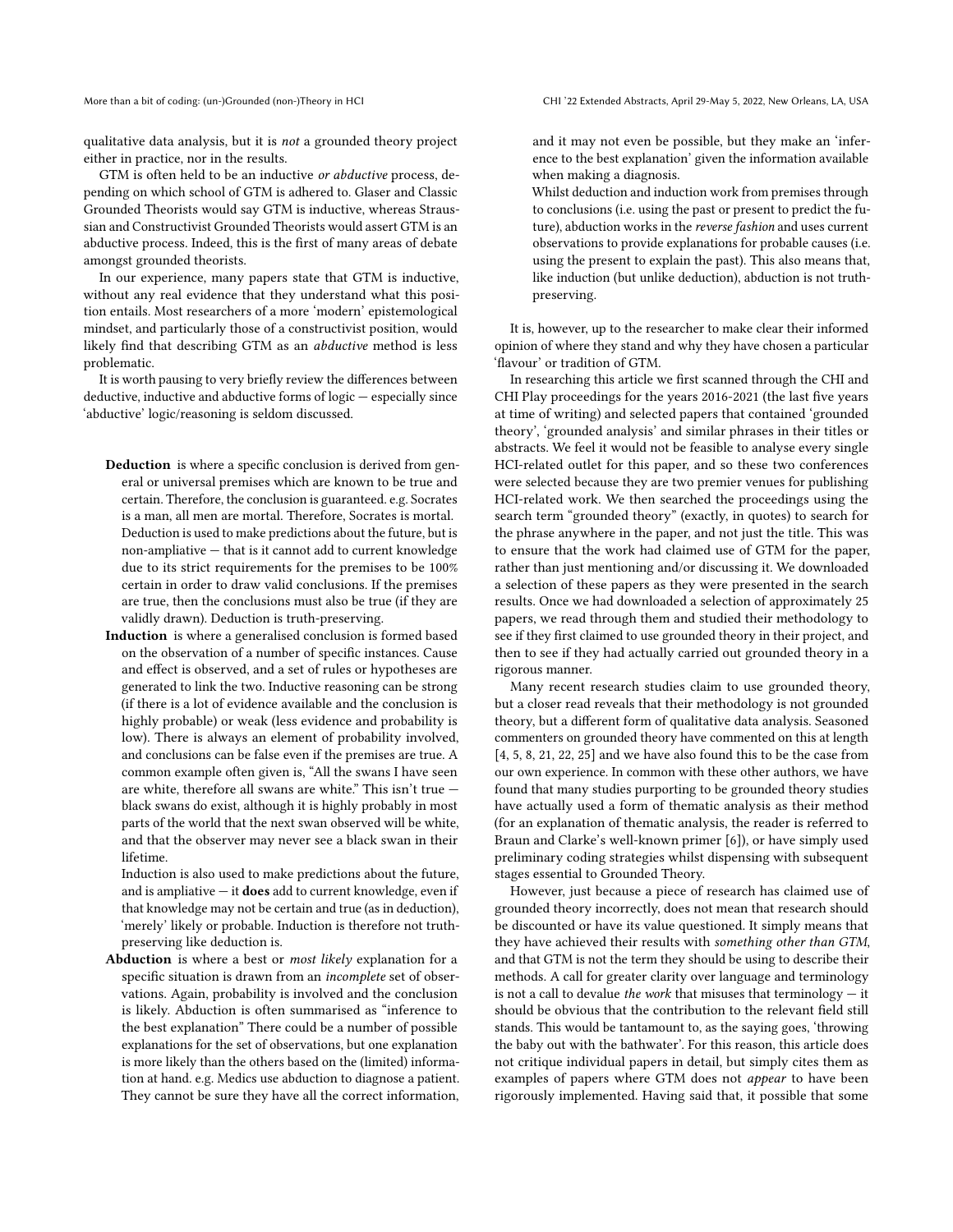revaluation of works may be required, in the light of clarifications on terminology and processes discussed here.

The main issues noticed with publications were:

- The lack of a theory. Frequently a study will claim to use a grounded theory approach, but has instead provided a description or detailed taxonomy rather than a theoretical explanation for what is happening in the area of interest [\[2,](#page-10-11) [3,](#page-10-12) [17,](#page-10-13) [32\]](#page-11-15).
- Overly detailed theory. A grounded theory should be simple to convey, have strong and immediate explanatory power, and have the ability to suit a number of domains with some modification. Glaser and Strauss referred to these criteria as fit, grab, work and modifiability. Charmaz reformulated these as credibility, originality, resonance and usefulness. A good grounded theory should also make sense to the people who work in the context from which it is derived  $-$  the participants themselves. They do not need to agree with it, but should at least be able to understand it [\[8,](#page-10-0) [11,](#page-10-2) [26\]](#page-11-3).

An author may claim that they have an explanatory theory, which may well be true in some senses, but it is too detailed and therefore too specific to that particular situation to be of use outside of a very specific problem area — again veering very close to being a description rather than an explanatory theory or abstract concept [\[2,](#page-10-11) [31,](#page-11-16) [42\]](#page-11-17).

- Coding some data, and stopping there. Applying codes to data is a very common method that is used as part of a wide range of methods for qualitative research, and is by no means specific to grounded theory. Codes should provide a stepping stone to greater conceptualisation and abstraction. Sometimes, if a code seems to be particularly useful or resonate across the data, it will be 'raised' to be a concept or category. Coding, without the constant comparison and eventual abstraction that leads to theory, does not constitute a grounded theory. GTM involves open coding as only the first of many stages of the methodology — focused coding, memoing, interleaved analysis and data collection, theoretical sampling, constant comparison, theoretical saturation, integration etc. Coding alone doesn't mean that the researcher has used grounded theory, any more than mixing some chemicals together and watching what happens means they have used the objective scientific method [\[31,](#page-11-16) [41\]](#page-11-18).
- A top-down approach. In GTM codes, concepts, categories and meaning are derived iteratively from the data upwards, rather than data being 'forced' into a pre-determined framework from the researcher/concept downward This can happen where the stated research question is very specific before research has begun. This runs the risk of making any theories appear as though they were a foregone conclusion, and makes it incredibly difficult to prove that researchers remained spontaneous, open and flexible to 'where the analysis wishes to take them' [\[33,](#page-11-19) [35,](#page-11-20) [40\]](#page-11-21).
- Collection of all data before analysis/separate data collection and analysis stages. The interleaving of data collection and analysis is absolutely critical to the practice of grounded theory. Without analysis of the data and the resultant memoing guiding where to look next for more data,

there can be no constant comparison of codes and emergent categories. There can be no theoretical saturation — how can you ensure that your codes and categories are fully-explored (saturated) if all of your data has been collected already? If you are certain that you are able to collect all the data you need before analysis, how can any resultant theory be said to be grounded in the data and inductively derived from the bottom-up, when it is clear that you have pre-existing ideas and desires about what you will find in the data — inferring a (possibly unconscious) top-down approach? [\[18,](#page-10-14) [31,](#page-11-16) [34\]](#page-11-22)

• Not using theoretical sampling. Theoretical sampling is the practice of collecting extra data in response to the developing theory. The main purpose of this is to fully explore all the properties and characteristics of codes and categories that arise from analysis, and to test the theory that is evolving from the researcher's analysis, not to provide balance or diversity in the group of participants. In practice, if using interviews with participants as your main data source (as is common in qualitative projects), this means purposefully recruiting people who you think will have useful or interesting things to say on ideas and concepts that have arisen from the analysis you have done so far, and not in order to ensure population balance along the lines of gender, age, occupation, ethnicity etc. [\[2,](#page-10-11) [3,](#page-10-12) [32\]](#page-11-15).

This is not to say that diversity in research and participant recruitment in HCI research is anything less than an incredibly important topic. But it is not so important for a GTM project. The diversity of participants and their viewpoints can be commented on and acknowledged in various ways if appropriate, but it is not what drives the ongoing recruitment for a GTM project.

If it's not a theory, you have not used grounded theory. If it has not been generated bottom-up from the data, it is not grounded theory.

To be clear, this is not a statement on the superiority of one qualitative research method over another — such a statement would evidently be fatuous, and the researcher must select a methodology that suits the project at hand. It is simply making the distinction between GTM and other methodologies clear, making a plea for researchers to provide more accurate descriptions of the methodologies they use, make clear their assumptions made before and during research, and for researchers to pay the same diligence to understanding their methodology as they do to understanding their subject area.

For further information the reader is encouraged to consult sources referenced in this paper, although they may wish to begin with a practical introductory source such as Bryant [\[9\]](#page-10-15) or Mills and Birks [\[5\]](#page-10-7).

### 6 Example GTM Project

To help the reader understand how a GTM project looks in practice, the following steps are an example of the practical steps that a GTM project may go through from beginning to end. Due to the flexible and reflective nature of GTM, this is by no means a definitive procedure, but hopefully illustrates what the above philosophy and principles look like when carried out. Specifics on how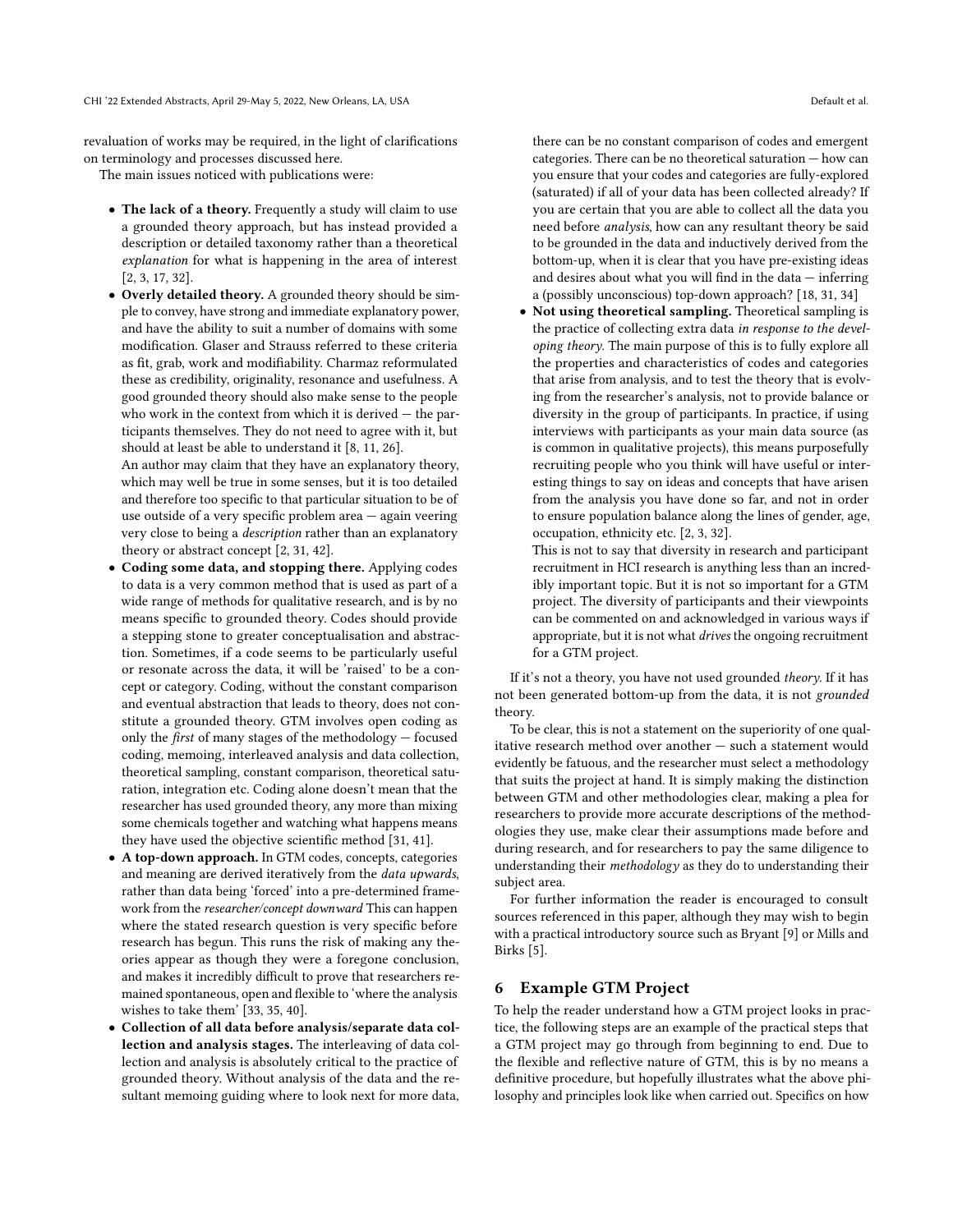that stage has been implemented in this research is given where appropriate/possible.

(1) Researcher identifies area for investigation.

- Area may be roughly defined, or area of focus may be more detailed in the form of research question(s). This depends on the style of GTM chosen and other factors (see above).
- Literature review prior and during research varies according to style of GTM and philosophical position.
- <span id="page-9-1"></span>(2) Researcher collects small amount of data
	- This can be pre-existing such as written material or, more commonly, generated through interview and possible transcription of the interview . This would only be a few articles or a single interview.
- (3) Researcher applies codes to this data.
	- Data can be pre-existing written material or generated through interview and transcription.
	- 'Codes' are short labels which summarise/describe what is happening in just that line/section of data.
	- Coding can be done section-by-section, line-by-line or ad hoc/only where something 'interesting' occurs. The most common practice for initial coding is line-by-line [\[12,](#page-10-16) [16,](#page-10-17) [21\]](#page-11-1), with section-by-section or ad-hoc coding reserved for later focused coding phases.
- <span id="page-9-0"></span>(4) Researcher looks at codes generated for any emergent ideas or patterns, and writes a 'memo' to record thought process.
	- Memos are written on codes, reflections on groups of codes, and ideas sparked by certain codes and phrases used in source material. A memo is simply a written account of the thought process — important both for in-the-moment processing and later retrieval and reflection during theory development and write-up.
	- Memos occur at any time throughout project, but particularly between sessions of data collection and analysis. They should happen whenever the researcher has a realisation or 'significant thought'.
	- At the start of a project patterns and emergent ideas are ill-formed and difficult to come by. The researcher needs to continue with the project and 'trust in the process' at this point.
	- Later memos may well be 'memos about memos' depending on the state of development of the emerging theory.
- <span id="page-9-2"></span>(5) Using the results of step [4,](#page-9-0) researcher determines where/how to collect more data, and does so.
	- This is 'theoretical sampling'.
		- The researcher's primary concern is **not** to sample for population balance (i.e. along gender, age, educational or racial lines), but to respond to gaps and suggestions in the developing theory. The focus on recruitment is on collecting data that will challenge, test, expand, add more detail to and develop ideas and potential lines of enquiry suggested by the analysis so far.
- (6) Researcher repeats steps [2](#page-9-1) to [5](#page-9-2) as many times as is necessary
	- Theory emerges half-formed from early rounds of coding and analysis.

More than a bit of coding: (un-)Grounded (non-)Theory in HCI CHI '22 Extended Abstracts, April 29-May 5, 2022, New Orleans, LA, USA

- Emerging theory determines direction of next round of data collection, coding and analysis (leading, eventually, to theoretical saturation  $-$  see step [7\)](#page-9-3).
- Researcher remains flexible and open-minded to directions the data and analysis might take them.
- Over time certain codes become more important/useful in explaining what is happening in the data, and get raised to categories and/or concepts. Codes then become 'properties' of these categories and concepts.
- Each round of data gathering and analysis should be used to test, challenge and improve the developing theory.
- <span id="page-9-3"></span>(7) Researcher stops collecting data when new data does not suggest any new properties of categories in the emerging theory.
	- This is 'theoretical saturation'.
	- Not to be confused with 'stop collecting data when there's nothing new to be found'. Any new data collection will usually yield new items to think about. However, the important question is are they related to the current developing theory?
	- Does this data contradict the theory, and therefore suggest it needs modification?
	- Does the theory, at this point, feel well-tested and strong, and therefore not require modification in response to new data on the codes and concepts that are involved?
- (8) Researcher writes up theory and integrates it within other theory for the literature for that domain.

More classical approaches to GTM will leave a specific literature till this stage i.e. post-theoretical saturation. Only at the write-up stage will they look to see how this theory integrates and relates to pre-existing theory in the area under investigation.

### 7 Discussion

In this paper we provided a (very abridged) history of grounded theory methodology from its inception till now, highlighting the core areas of difference and argument. Unlike many other research methods, GTM is a highly-contested space, with significant debates, disagreements and schisms littering its 50 year or so history. Many of these debates are continuing, and most likely will remain in perpetuity. This means it is important that when the researcher embarks upon a grounded theory analysis, time is taken to acquaint one's self with the issues at stake, the core areas of debate, and come to an informed and conscious decision on how, and why, they will carry out their research.

GTM has sometimes been treated as a 'catch-all term' to cover up lack of rigour and direction with methodology [\[8\]](#page-10-0), but it should not and does not have to be this way. GTM is particularly suited to nascent areas with little existing research available, but it also able to produce significant and novel insights into well established areas. However, this great potential comes with a duty to treat GTM itself with the systematic rigour that it also demands of its practitioners. For this reason we provided an overview of the methods used in all 'flavours' of GTM, and a comparison between the three predominant traditions to help researchers orient themselves accordingly. Although they share a significant amount, there is still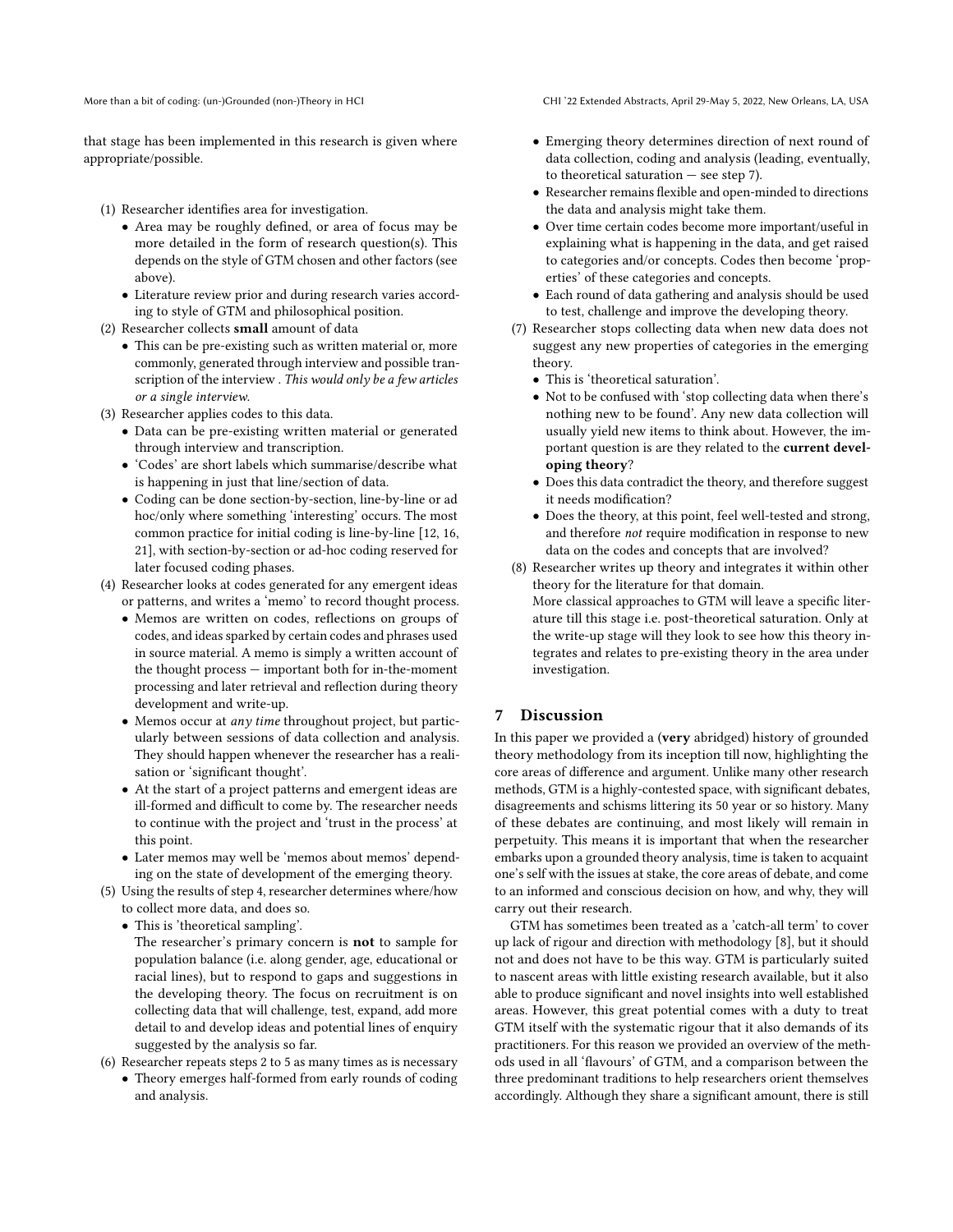many areas where the traditions do not align. This emphasises how it is not sufficient to simply claim 'grounded theory analysis' in the methods section with a single reference to classic text, no more than it would be to claim 'statistics was used' with a single citation of a popular statistics manual.

Some might feel tempted to dismiss these concerns as an overprescription of the methods of GTM. We feel we have made it clear that the issues highlighted by the different traditions here (e.g. induction vs. abduction?, nature of recruitment and theoretical sensitivity, judging when the analysis is complete) are too large to be overlooked and taken for granted. It should also be noted that we have done our best to ensure that none of the three traditions discussed here (Classic/Glaserian, Straussian, Constructivist) have been given preferential treatment. That is the for the researcher to decide for themselves when the time comes, and to make an informed decision, rather than simply default to Straussian or Constructivist GTM (the two most commonly used frameworks) because of lack of awareness of other schools of thought.

We have adapted the GTM process and explanation here to better suit those looking to apply the methodology to HCI. In many cases, explications and guides to GTM are encountered in the contexts of health sciences, sociology or business management studies. Rather than emphasising the need for a social process to be at the centre of each grounded theory (as many grounded theorists would require), we suggest this would unnecessarily restrict its utility within HCI — where it is not always appropriate to focus on social processes.

To help researchers navigate the 'slightly choppy waters' of Grounded Theory, we included both a list of common pitfalls observed amongst papers that claim grounded theory, and an example timeline for how a grounded theory project might look in practice. A substantial reason for the amount of methodological debate amongst grounded theorists is that the earlier 'classic texts' were silent on a number of important issues (particularly those by Strauss and Glaser such as [\[19,](#page-11-23) [26,](#page-11-3) [27\]](#page-11-24)), and so allowed confusion and a variety of interpretations to spring up. GTM's more flexible and iterative nature also prevents many from properly getting to grips with the methodology. It is hoped that the 'Example GTM Project', whilst not a de facto template for carrying out a grounded theory analysis, will at least help those who struggle to see how GTM looks like as practiced in a real research project.

### 8 Conclusion

Grounded Theory Methodology is a flexible, powerful and useful methodology specifically geared towards exploratory qualitative research. As such, it's of great utility to the field of HCI — where the rapid change of technology requires we adapt our understanding and keep pace. GTM's capacity to generate powerful and useful explanatory theory is of great use in understanding both established phenomena, and in opening up new lines of enquiry for the future. However, it is commonly misunderstood. Despite being a detailed and rigorous methodology it is often treated rather casually and/or as one homogenous method, with little knowledge or regard for the results of over 50 years of contentious and heated debate.

In this article we provided an overview of the history, methods and main traditions of GTM, as well as some potential pitfalls that may occur if not fully versed in the method and aware of the potential issues before embarking upon a grounded theory analysis. To further help support those curious about GTM, we also provided a potential outline of how a GTM project may look like in practice, and therefore help illustrate how it is substantially different to other forms of qualitative data analysis.

GTM is commonly claimed within the field of HCI, but a full awareness of what the methodology actually requires does not appear to match it's claimed level of popularity as yet. It is hoped that the points raised in this article will help establish clearer standards for assessing work that uses GTM, both for the researchers writing it, and for the reviewers assessing its contribution to the field whose comments provided the inspiration for this piece.

### Acknowledgments

This work was partially funded by EPSRC grant EP/L015846/1 (IGGI). Thanks to Sarah Wiseman (Goldsmiths, University of London) and John Hamon Salisbury (Independant scholar) for discussions and input on earlier drafts of this paper.

### References

- <span id="page-10-8"></span>[1] ACM. 2021. Search for the term "grounded theory" in the CHI conference proceedings. [https://dl.acm.org/action/doSearch?AllField=(Accessed 07/09/21).
- <span id="page-10-11"></span>[2] Sultan A. Alharthi, Olaa Alsaedi, Zachary O. Toups, Theresa Jean Tanenbaum, and Jessica Hammer. 2018. Playing to Wait: A Taxonomy of Idle Games. Association for Computing Machinery, New York, NY, USA, 1–15. [https://doi.org/10.1145/](https://doi.org/10.1145/3173574.3174195) [3173574.3174195](https://doi.org/10.1145/3173574.3174195)
- <span id="page-10-12"></span>[3] Amirreza Barin, Igor Dolgov, and Zachary O. Toups. 2017. Understanding Dangerous Play: A Grounded Theory Analysis of High-Performance Drone Racing Crashes. In Proceedings of the Annual Symposium on Computer-Human Interaction in Play (Amsterdam, The Netherlands) (CHI PLAY '17). Association for Computing Machinery, New York, NY, USA, 485–496. [https://doi.org/10.1145/3116595.](https://doi.org/10.1145/3116595.3116611) [3116611](https://doi.org/10.1145/3116595.3116611)
- <span id="page-10-9"></span>[4] Melanie Birks, Karen Hoare, and Jane Mills. 2019. Grounded theory: the FAQs. International Journal of Qualitative Methods 18 (2019), 1609406919882535.
- <span id="page-10-7"></span>[5] Melanie Birks and Jane Mills. 2015. Grounded theory: A practical guide. Sage, Los Angeles, CA.
- <span id="page-10-10"></span>[6] Virginia Braun and Victoria Clarke. 2006. Using thematic analysis in psychology. Qualitative research in psychology 3, 2 (2006), 77–101.
- <span id="page-10-6"></span>Antony Bryant. 2007. A constructive/ist response to Glaser's" Constructivist Grounded Theory?". Historical Social Research/Historische Sozialforschung. Supplement 4, 1 (2007), 106–113.
- <span id="page-10-0"></span>[8] Antony Bryant. 2021. Continual permutations of misunderstanding: The curious incidents of the grounded theory method. Qualitative Inquiry 27, 3-4 (2021), 397–411.
- <span id="page-10-15"></span>[9] Antony Bryant and Kathy Charmaz. 2007. The Sage handbook of grounded theory. Sage, London, England.
- <span id="page-10-1"></span>[10] Kathy Charmaz. 2000. Grounded theory: objectivist and constructivist methods. Handbook of qualitative research 2 (2000), 509–535.
- <span id="page-10-2"></span>[11] Kathy Charmaz. 2014. Constructing grounded theory. Sage, London, England.
- <span id="page-10-16"></span>[12] Kathy Charmaz. 2014. Constructing grounded theory. sage, London, England., Chapter 5, 121.
- <span id="page-10-5"></span>[13] Kathleen Calkins Charmaz. 1973. Time and identity: The shaping of selves of the chronically ill. University of California, San Francisco, San Francisco, California.
- <span id="page-10-3"></span>[14] Adele E. Clarke. 2005. Situational analysis: grounded theory after the postmodern turn. Sage Publications, Inc, Thousand Oaks, CA.
- <span id="page-10-4"></span>[15] Juliet Corbin and Anselm Strauss. 2008. Basics of qualitative research: techniques and procedures for developing grounded theory (third ed.). Sage Publications Inc, Thousand Oaks, CA.
- <span id="page-10-17"></span>[16] Juliet Corbin and Anselm Strauss. 2008. Basics of qualitative research: techniques and procedures for developing grounded theory (third ed.). Sage Publications Inc, Thousand Oaks, CA, Chapter 3, 58.
- <span id="page-10-13"></span>[17] Marjorie Ann M. Cuerdo and Edward F. Melcer. 2020. "I'll Be Back": A Taxonomy of Death and Rebirth in Platformer Video Games. In Extended Abstracts of the 2020 CHI Conference on Human Factors in Computing Systems (Honolulu, HI, USA) (CHI EA '20). Association for Computing Machinery, New York, NY, USA, 1–13. <https://doi.org/10.1145/3334480.3382863>
- <span id="page-10-14"></span>[18] Colin M. Ford. 2017. Virtuosos on the Screen: Playing Virtual Characters Like Instruments in Competitive Super Smash Bros. Melee. Association for Computing Machinery, New York, NY, USA, 1935–1948. [https://doi.org/10.1145/3025453.](https://doi.org/10.1145/3025453.3026053) [3026053](https://doi.org/10.1145/3025453.3026053)